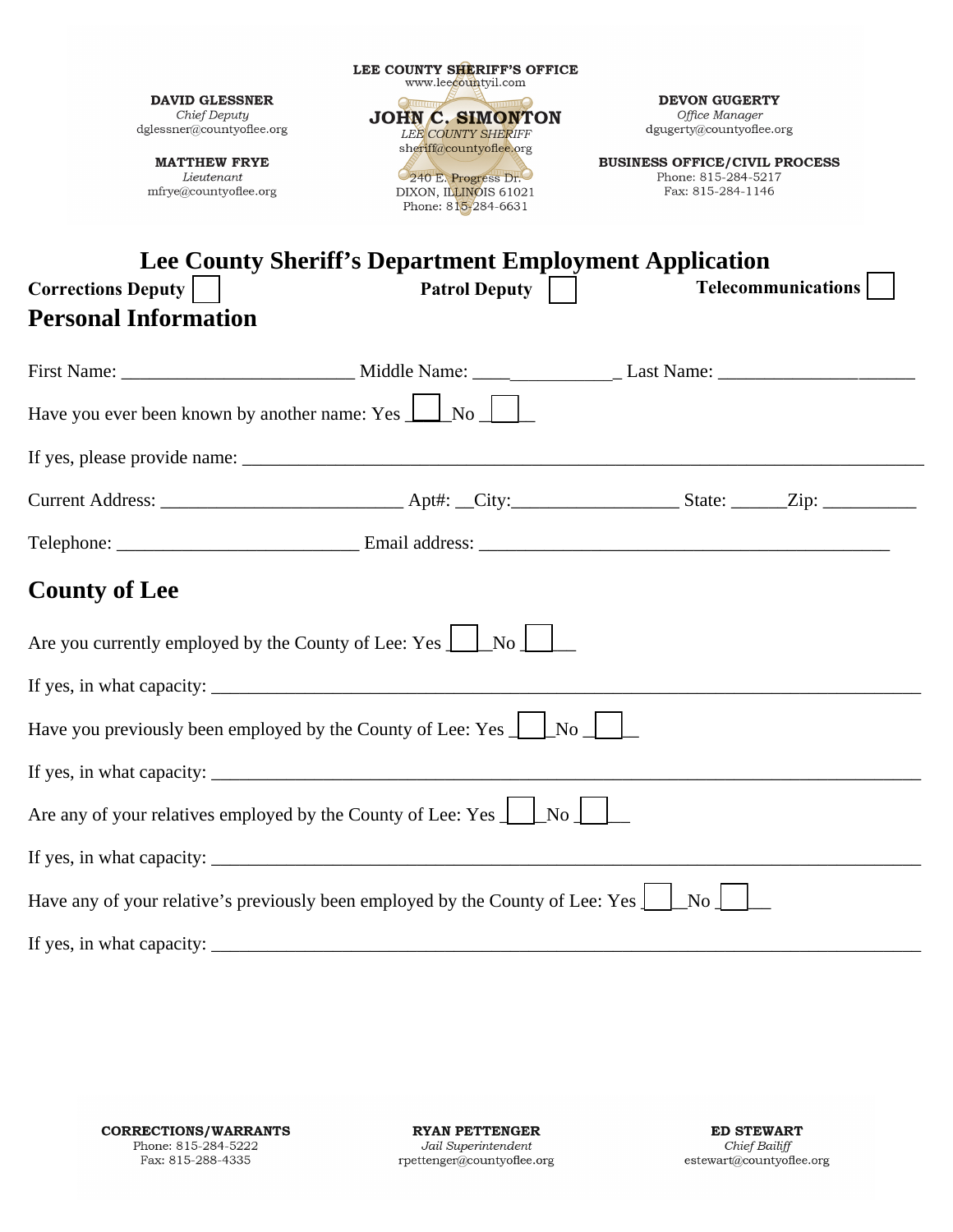| <b>DAVID GLESSNER</b><br>Chief Deputy<br>dglessner@countyoflee.org | LEE COUNTY SHERIFF'S OFFICE<br>www.leecountyil.com<br><b>JOHN C. SIMONTON</b><br><b>LEE COUNTY SHERIFF</b> | <b>DEVON GUGERTY</b><br>Office Manager<br>dgugerty@countyoflee.org               |
|--------------------------------------------------------------------|------------------------------------------------------------------------------------------------------------|----------------------------------------------------------------------------------|
| <b>TODD ATWELL</b><br>Lieutenant<br>tatwell@countyoflee.org        | sheriff@countyoflee.org<br>306 S. Hennepin Ave.<br>DIXON, ILLINOIS 61021<br>Phone: 815-284-6631            | <b>BUSINESS OFFICE/CIVIL PROCESS</b><br>Phone: 815-284-5217<br>Fax: 815-284-1146 |
| <b>Education</b>                                                   |                                                                                                            |                                                                                  |

| High School name/address: |                                                                  | Dates Attended: |
|---------------------------|------------------------------------------------------------------|-----------------|
| High School name/address: |                                                                  | Dates Attended: |
| High School name/address: |                                                                  | Dates Attended: |
|                           | Graduated: $Y$ es $\Box$ No GED Equivalent: $\Box$ Yes $\Box$ No |                 |
|                           |                                                                  |                 |

| College/University name/address: | Dates Attended:                                |
|----------------------------------|------------------------------------------------|
| Course of Study:                 | Graduated/Degree: Yes   [No]                   |
| College/University name/address: | Dates Attended:                                |
| Course of Study:                 | Graduated/Degree: Yes _ <i>_______No</i> _____ |
| College/University name/address: | Dates Attended:                                |
| Course of Study:                 | Graduated/Degree: Yes <u>  No</u>              |

## **Training**

List any other types of training / education you feel is related to a career in Law Enforcement or Corrections

| 2. $\overline{\phantom{a}}$   |
|-------------------------------|
| 3.                            |
|                               |
|                               |
|                               |
| $6.$ $\overline{\phantom{a}}$ |
|                               |
| 8.                            |
| 9. $\overline{\phantom{a}}$   |

**RYAN PETTENGER** Jail Superintendent  ${\bf rpettenger@countyoflee.org}$ 

**ED STEWART** Chief Bailiff  $\texttt{estewart}\xspace\!\!\overbrace{\textcolor{blue}{a}} \textcolor{blue}{\text{county}} \textcolor{blue}{\text{of}} \texttt{lee}.\texttt{org}$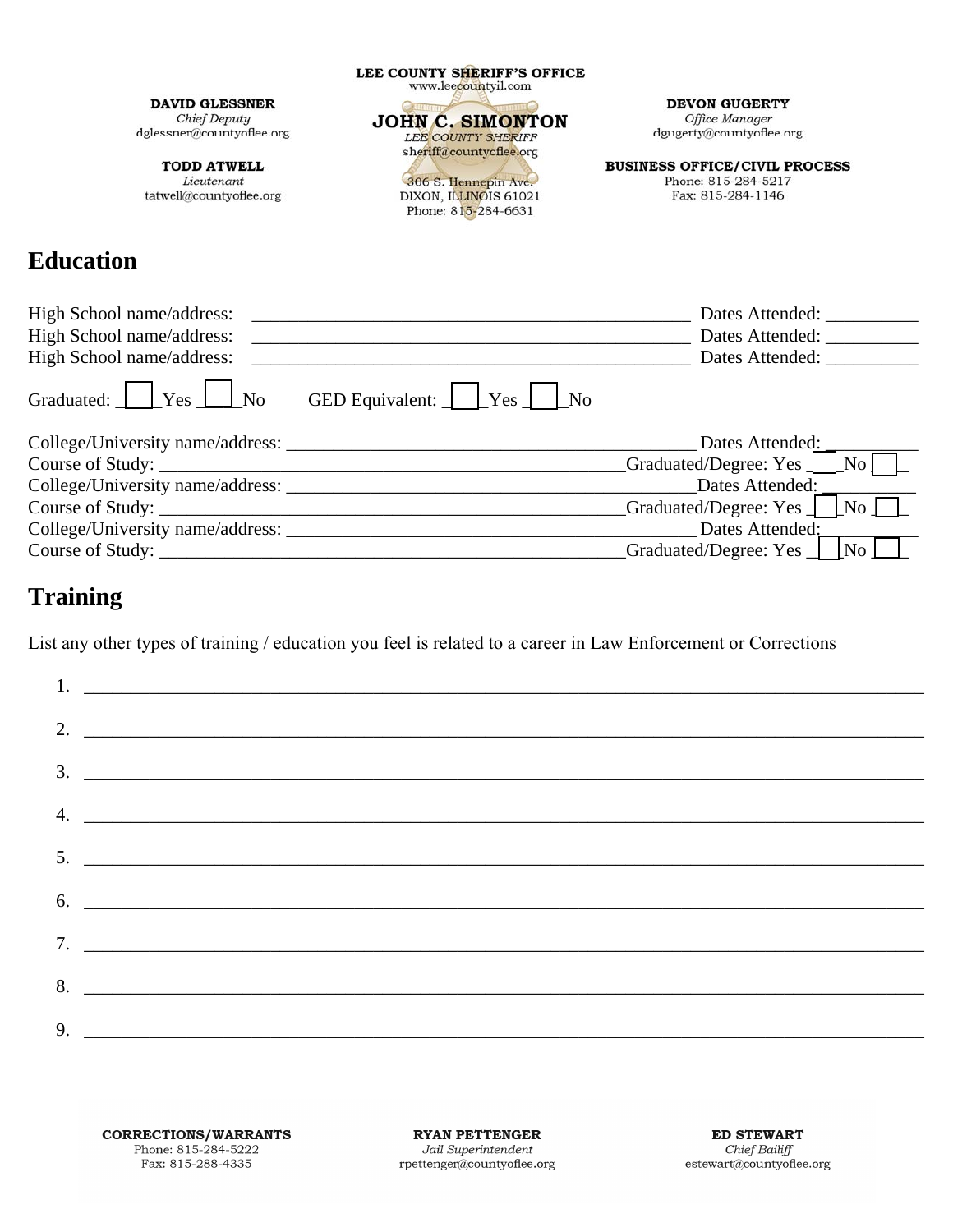**DAVID GLESSNER** Chief Deputy  $\operatorname{dglessner}\nolimits @ \text{countyoflee.org}$ 

**MATTHEW FRYE** Lieutenant mfrye@countyoflee.org

# **Employment History**

LEE COUNTY SHERIFF'S OFFICE www.leecountyil.com **JOHN C. SIMONTON** LEE COUNTY SHERIFF sheriff@countyoflee.org 240 E. Progress Dr.

DIXON, ILLINOIS 61021 Phone: 815-284-6631

**DEVON GUGERTY** 

Office Manager dgugerty@countyoflee.org

**BUSINESS OFFICE/CIVIL PROCESS** Phone: 815-284-5217 Fax: 815-284-1146

| Present Employment Name/Address of Employer:                                      |                               |  |
|-----------------------------------------------------------------------------------|-------------------------------|--|
|                                                                                   |                               |  |
|                                                                                   |                               |  |
|                                                                                   |                               |  |
| Previous Employment Name/Address of Employer: ___________________________________ |                               |  |
|                                                                                   |                               |  |
|                                                                                   |                               |  |
|                                                                                   |                               |  |
| Previous Employment Name/Address of Employer: ___________________________________ |                               |  |
|                                                                                   |                               |  |
|                                                                                   |                               |  |
|                                                                                   |                               |  |
| Previous Employment Name/Address of Employer: ___________________________________ |                               |  |
|                                                                                   |                               |  |
|                                                                                   |                               |  |
|                                                                                   | Reason for Leaving: _________ |  |

#### **Personal References**

Please provide three references (not related to you, our previous employers)

| Name: |  |
|-------|--|
|       |  |
|       |  |
| Name: |  |
|       |  |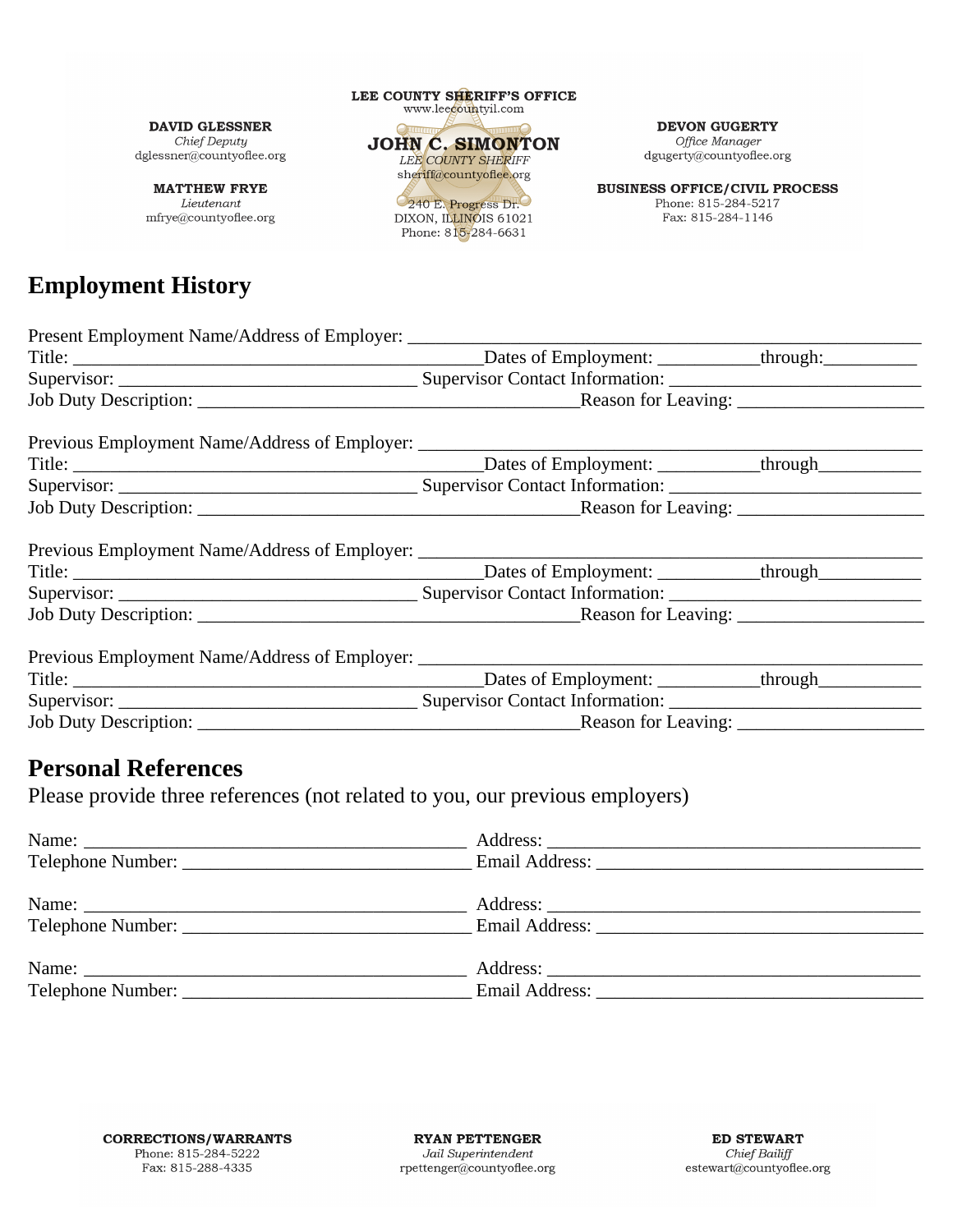**MATTHEW FRYE** Lieutenant mfrye@countyoflee.org



240 E. Progress Dr.

**DEVON GUGERTY** Office Manager  $\label{eq:degree} \operatorname{dgugerty} @ \text{countyoflee.org}$ 

**BUSINESS OFFICE/CIVIL PROCESS** Phone: 815-284-5217 Fax: 815-284-1146

## **Immediate Family Profile**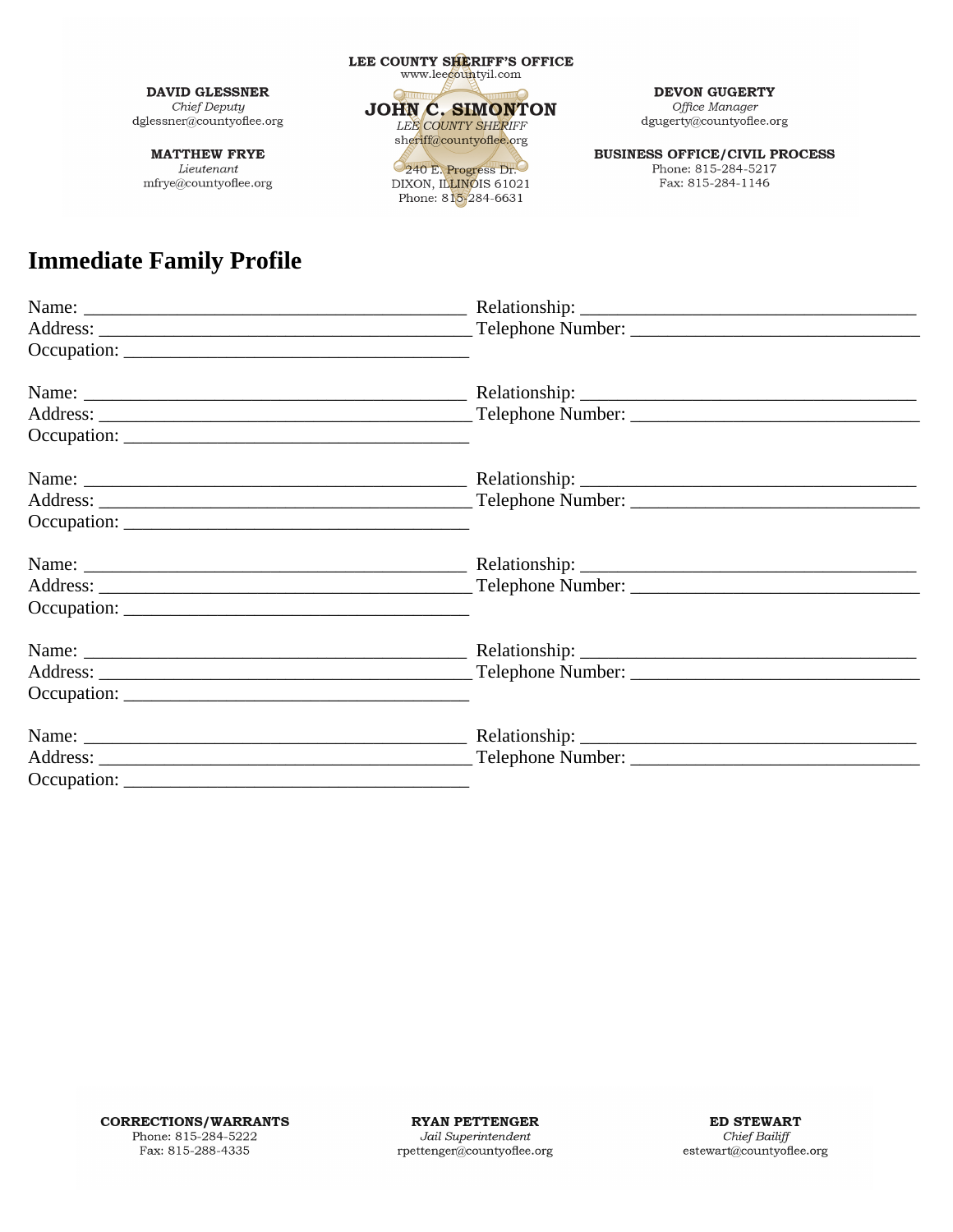|                                                                                                                               | LEE COUNTY SHERIFF'S OFFICE<br>www.leecountyil.com                                             |                         |                                                                                  |
|-------------------------------------------------------------------------------------------------------------------------------|------------------------------------------------------------------------------------------------|-------------------------|----------------------------------------------------------------------------------|
| <b>DAVID GLESSNER</b><br>Chief Deputy<br>dglessner@countyoflee.org                                                            | Outman SA Summing<br>JOHN C. SIMONTON<br><b>LEE COUNTY SHERIFF</b>                             |                         | <b>DEVON GUGERTY</b><br>Office Manager<br>dgugerty@countyoflee.org               |
| <b>MATTHEW FRYE</b><br>Lieutenant<br>mfrye@countyoflee.org                                                                    | sheriff@countyoflee.org<br>240 E. Progress Dr.<br>DIXON, ILLINOIS 61021<br>Phone: 815-284-6631 |                         | <b>BUSINESS OFFICE/CIVIL PROCESS</b><br>Phone: 815-284-5217<br>Fax: 815-284-1146 |
| <b>Residence History</b>                                                                                                      |                                                                                                |                         |                                                                                  |
| Dates of Residency: _____________through ______________                                                                       |                                                                                                |                         |                                                                                  |
|                                                                                                                               |                                                                                                |                         |                                                                                  |
| Dates of Residency: ____________through ______________                                                                        |                                                                                                |                         |                                                                                  |
| Dates of Residency: ___________through ___________                                                                            |                                                                                                |                         |                                                                                  |
| Dates of Residency: ____________through ______________                                                                        |                                                                                                |                         |                                                                                  |
| <b>Military History</b>                                                                                                       |                                                                                                |                         |                                                                                  |
| 1. Have you ever served in the United States Military: Yes $\Box$ No $\Box$<br>a. If yes, which branch of the military:       |                                                                                                |                         |                                                                                  |
| 2. Were you ever discharged from the United States Military: Yes $\Box$<br>a. If yes, what type of discharge did you receive: |                                                                                                | $\lfloor N_{0} \rfloor$ |                                                                                  |
| 3.<br>a. If yes, which branch:                                                                                                | Are you, now or ever a member of the United States Reserves or National Guard: Yes             |                         | $\overline{N_0}$                                                                 |
| 4.<br>a. If yes, what type of discharge did you receive:                                                                      | Were you ever discharged from the United States Reserves or National Guard: Yes $\perp$        |                         | $\mid$ No $\mid$                                                                 |
| <b>Misc. History</b>                                                                                                          |                                                                                                |                         |                                                                                  |
| 1. Have you ever been terminated from a job: Yes $\perp$                                                                      | $\vert$ No $\vert$ $\vert$<br>a. If yes, explain the reason for termination:                   |                         |                                                                                  |
|                                                                                                                               | While driving a vehicle were you ever involved in a traffic accident: Yes                      | No                      |                                                                                  |

**CORRECTIONS/WARRANTS** Phone: 815-284-5222 Fax: 815-288-4335

**RYAN PETTENGER** Jail Superintendent  ${\bf rpettenger@countyoflee.org}$ 

**ED STEWART** Chief Bailiff<br>estewart@countyoflee.org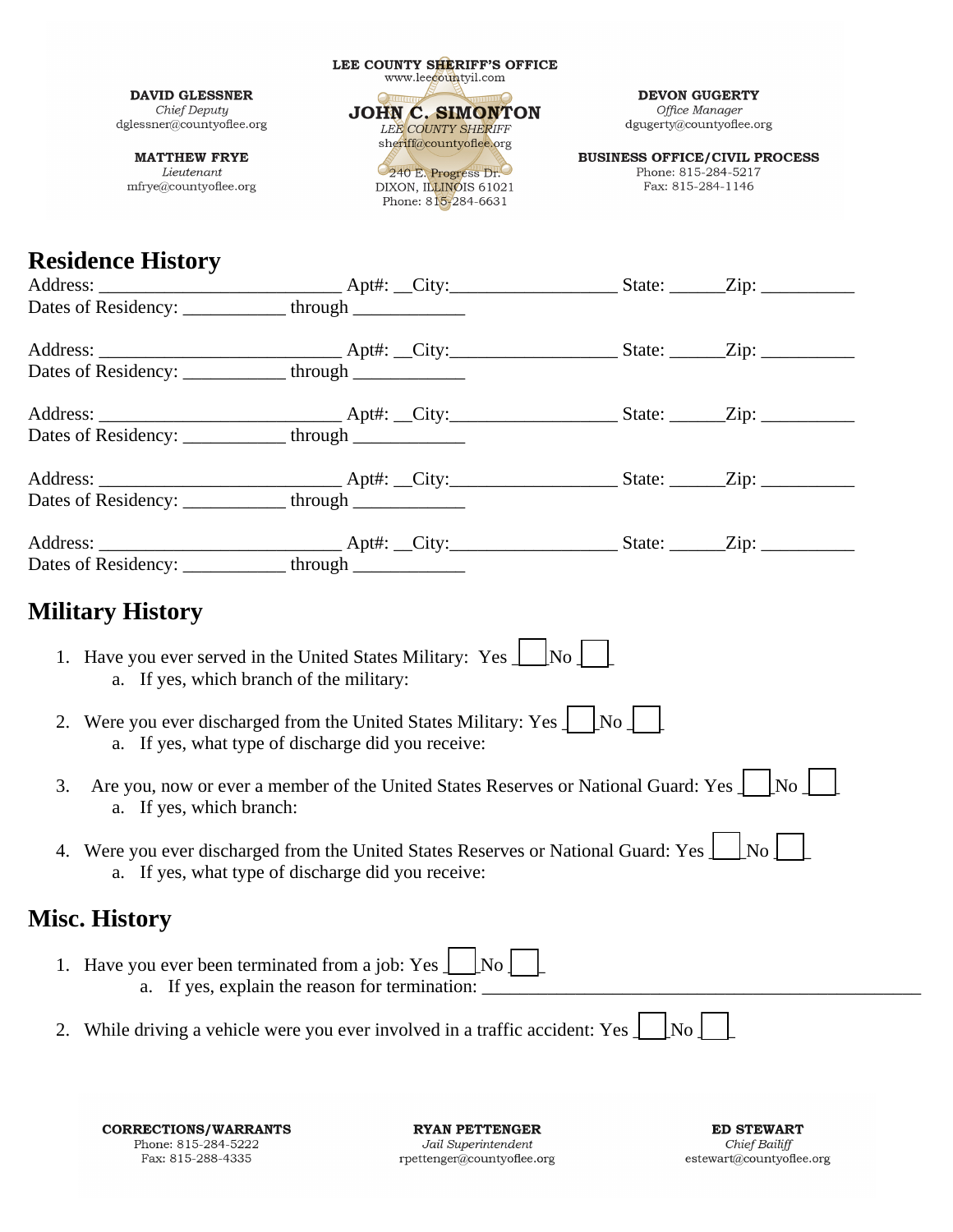**MATTHEW FRYE** Lieutenant  $\operatorname{mfryeq}$ countyoflee.org

## **Misc. History (Continued)**

www.leecountyil.com JOHN C. SIMONTON LEE COUNTY SHERIFF<br>sheriff@countyoflee.org

LEE COUNTY SHERIFF'S OFFICE

240 E. Progress Dr. DIXON, ILLINOIS 61021<br>Phone: 815-284-6631 **DEVON GUGERTY** 

Office Manager dgugerty@countyoflee.org

**BUSINESS OFFICE/CIVIL PROCESS** Phone: 815-284-5217 Fax: 815-284-1146

| $\lfloor$ No $\rfloor$ $\lfloor$<br>3. Have you ever been charged or convicted of a criminal offense: Yes $\perp$<br>a. If yes, explain the nature of the offense (date/location/) __ |
|---------------------------------------------------------------------------------------------------------------------------------------------------------------------------------------|
| 4. Have you ever been placed on probation for a criminal offense: Yes $\vert$ [No $\vert$ ]<br>a. If yes, explain the nature of the probation (date/location)                         |
| 5. Have you ever been suspended or expelled from school: Yes $\perp$ [No ] [                                                                                                          |
| 6. Are you currently on any police/fire eligibility lists: Yes $\int$ [No $\int$ [No $\int$                                                                                           |
| Has your driver's license ever been suspended, revoked or otherwise canceled in this, or any other state?<br>$\overline{7}$ .<br>Yes<br> No                                           |
| 8. Do you have or have you ever possessed a Medical Marijuana Card in any state. Yes LA No L                                                                                          |
| 9. Do you have or have ever possessed a Concealed Carry Permit in any state: Yes<br>No <sub>1</sub>                                                                                   |

a. If yes, please indicate which state(s):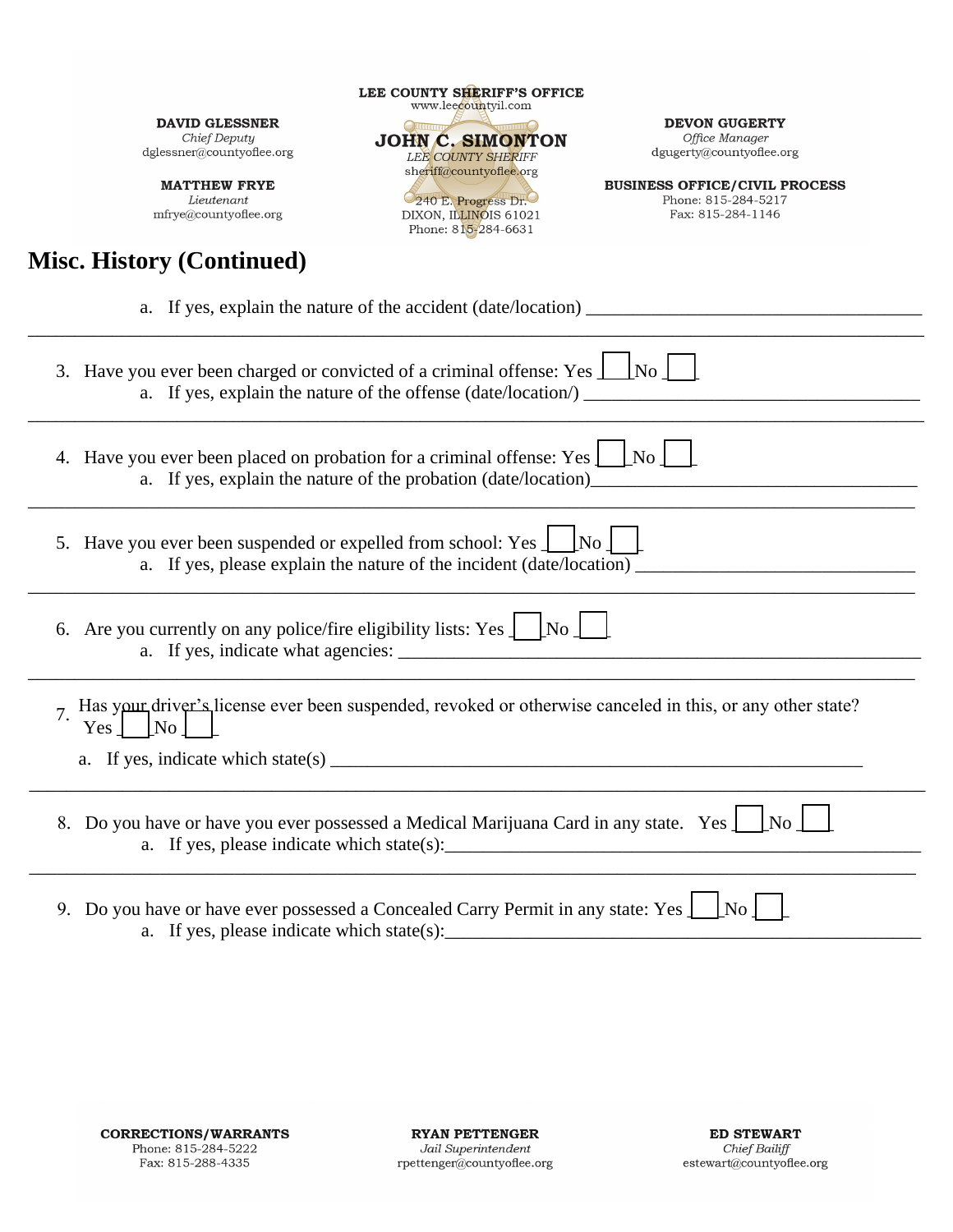**MATTHEW FRYE** Lieutenant mfrye@countyoflee.org LEE COUNTY SHERIFF'S OFFICE www.leecountyil.com **JOHN C. SIMONTON LEE COUNTY SHERIFF** sheriff@countyoflee.org

240 E. Progress Dr. DIXON, ILLINOIS 61021 Phone: 815-284-6631

**DEVON GUGERTY** Office Manager  $\mbox{dgugerty@countyoflee.org}$ 

**BUSINESS OFFICE/CIVIL PROCESS** Phone: 815-284-5217 Fax: 815-284-1146

### **Required Documentation**

Please make copies of all the requested documents and attach them to your completed application

- 1. Driver's License
- 2. Social Security Card
- 3. High School Diploma or G.E.D Equivalent
- 4. College/University Diploma (if applicable)
- 5. Military Discharge Form DD-214 (if applicable)
- 6. Law Enforcement Certification (if applicable)
- 7. Corrections Certification (if applicable)